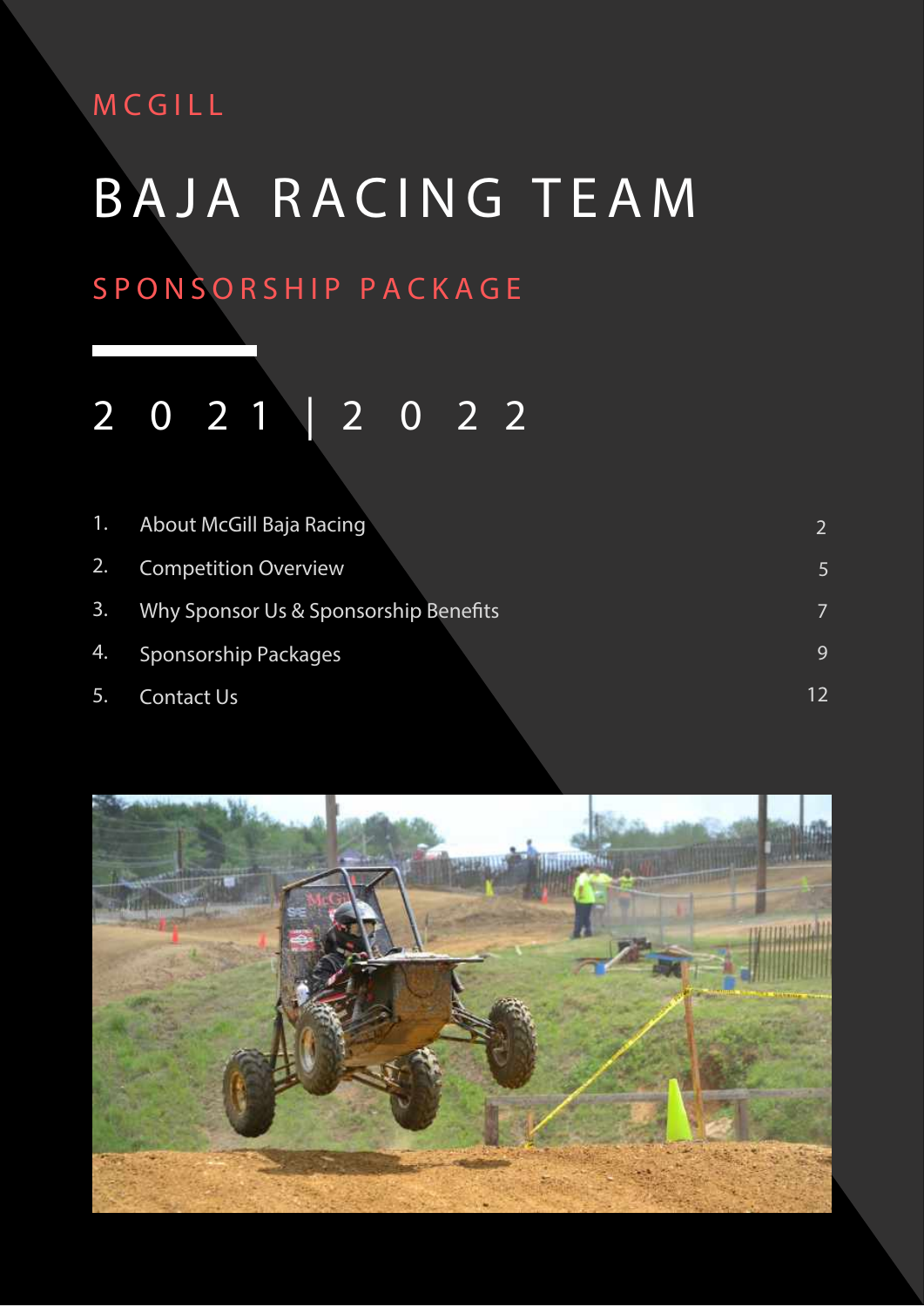## A B O U T M C G I L L B A J A

### **O U R C A R**

A Baja is a single seat, off-road vehicle that has the ability to conquer all types of terrain including dirt, mud, snow, ice, and rocks. It can drive through shallow waters, fly off jumps, mount boulders, and logs, and climb steep slopes. All Baja SAE (Society of Automotive Engineers) teams are supplied with a standard 10 hp Briggs and Stratton engine; it is the only component of the car we cannot customize. Every other aspect of the car must be independently designed and built by the team.

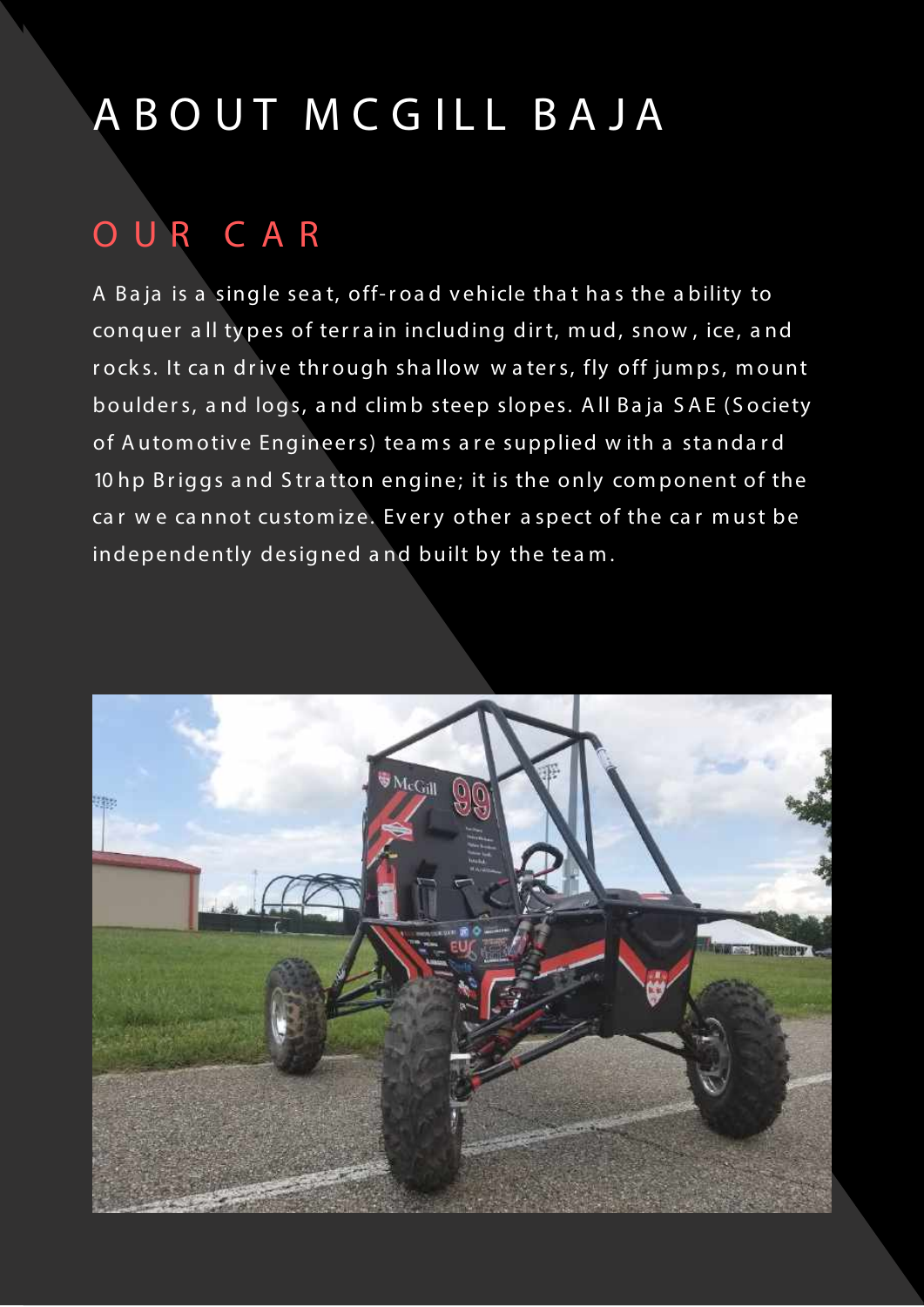## A B O U T M C G I L L B A J A

### **O U R T E A M**

We are a group of over 70 McGill University students of various a ca demic levels w orking together to design and manufacture an off-road prototype vehicle. While the team consists mostly of engineering students, we have members from all faculties on ca m p us. The McGill Baja Racing Team offers a unique opportunity for students to apply the theory that they learn in class to real engineering processes. We foster an educational culture, w here veterans teach new members design, analysis, and manufacturing skills. Students also develop their teamwork, project management, and business-related competencies as part of the design phase and competition requirements.

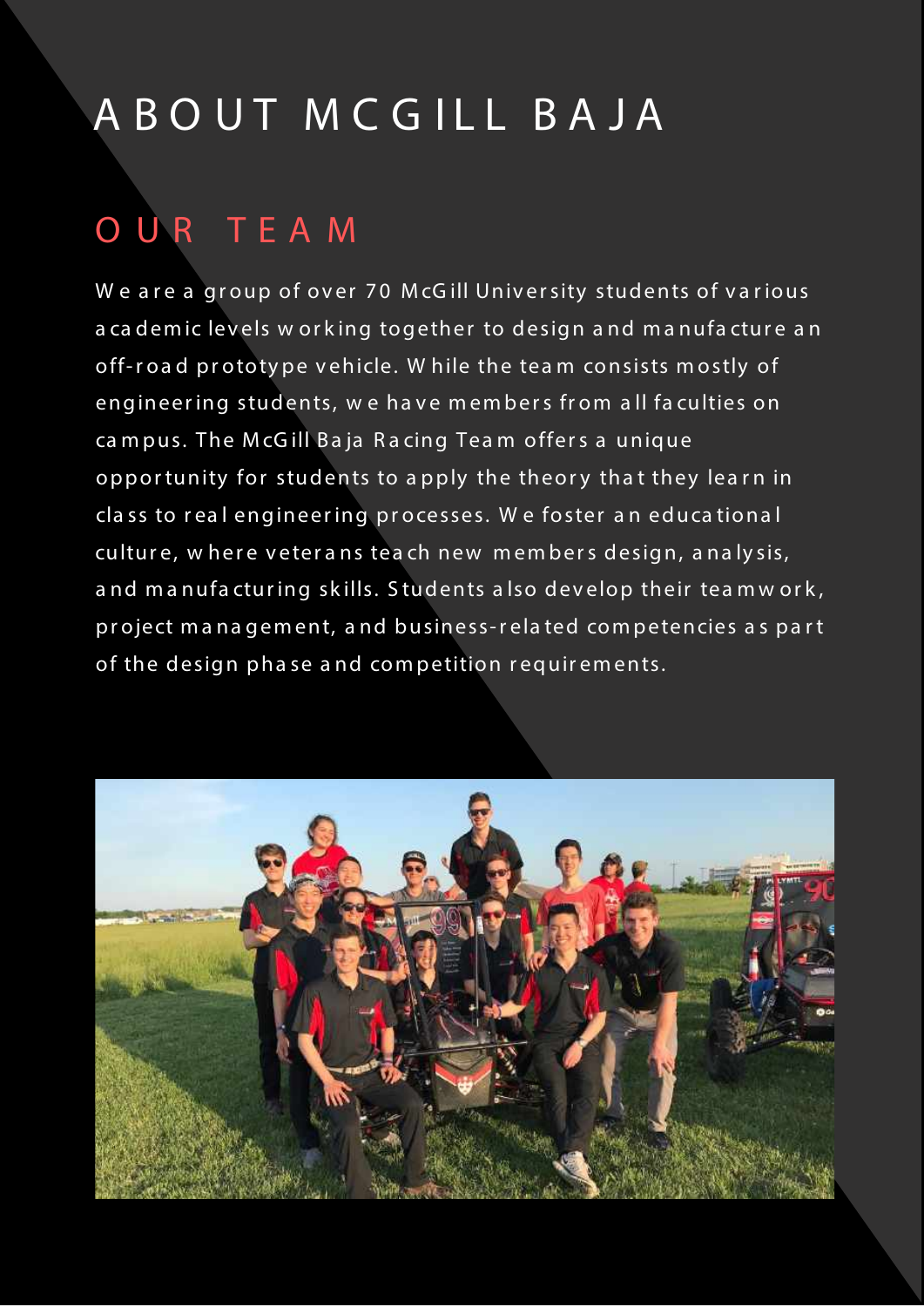## **A B O U T M CGILL B A J A**

### **O U R G O A L**

**This year the team is taking its very successful design from last year and push the car's limit even further. Our new car (MB2**2**) will include:**

- **Custom Suspension Arms, Uprights, Hubs, and Axially-Loaded Drive Shafts**
- **Custom Rack and Pinion Steering,** Brake Calipers, **and Continuously Variable**
- **Transmission Custom F-N-R Gearbox and Hub Integrated Universal Joints**
- **Fully integrated 4-Wheel Drive design**

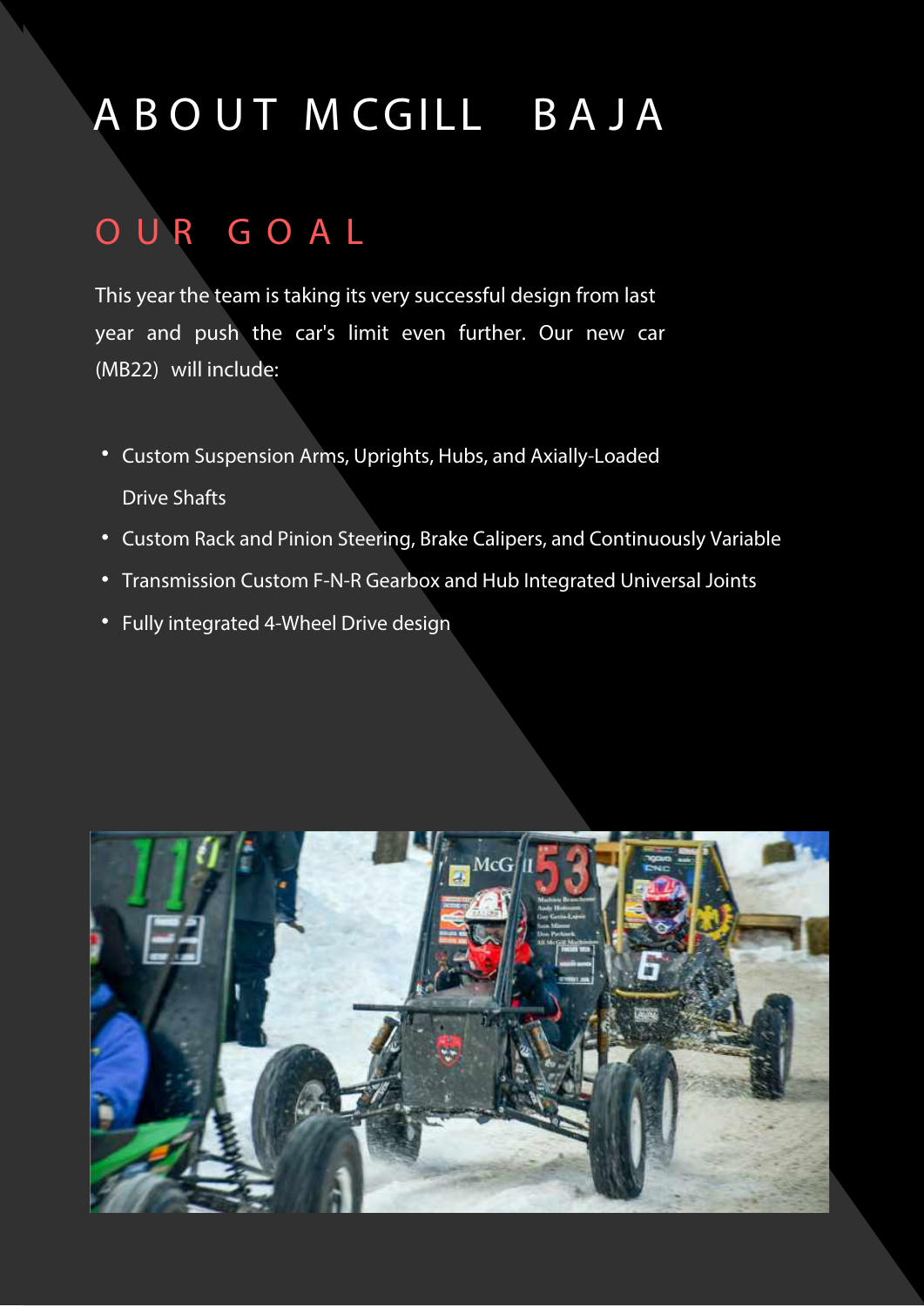## **COMPETITIONS**

### **B A J A S A E**

**The Baja SAE competitions are the proving grounds for the vehicle. They are hosted by SAE International and are attended by over 100 Universities, hundreds of industry professionals, and thousands of engineering students from Canada, USA, Mexico, Brazil, and India. Competition events take place over 3 days and are comprised of 3 sections. The 1st day involves sales and design presentations and technical inspections. On the 2nd day, dynamic events such as rock crawl, acceleration, hill climb, and maneuverability occur. Finally, the biggest event at the competition is a 4-hour endurance race, where over 100 cars race wheel-to-wheel and attempt to complete as many laps as possible. This is by far the most important and taxing event of the competition, and** less than half of the vehicles can withstand the grueling conditions of the course for the full 4 hours.

### **2 02**1**/202**2 **C O M P E T I T I O N S**

- **Epreuve du Nord (Quebec City, QC)**
- **Baja SAE** Tennessee
- **Baja SAE** Rochester
- **Baja SAE** Arizona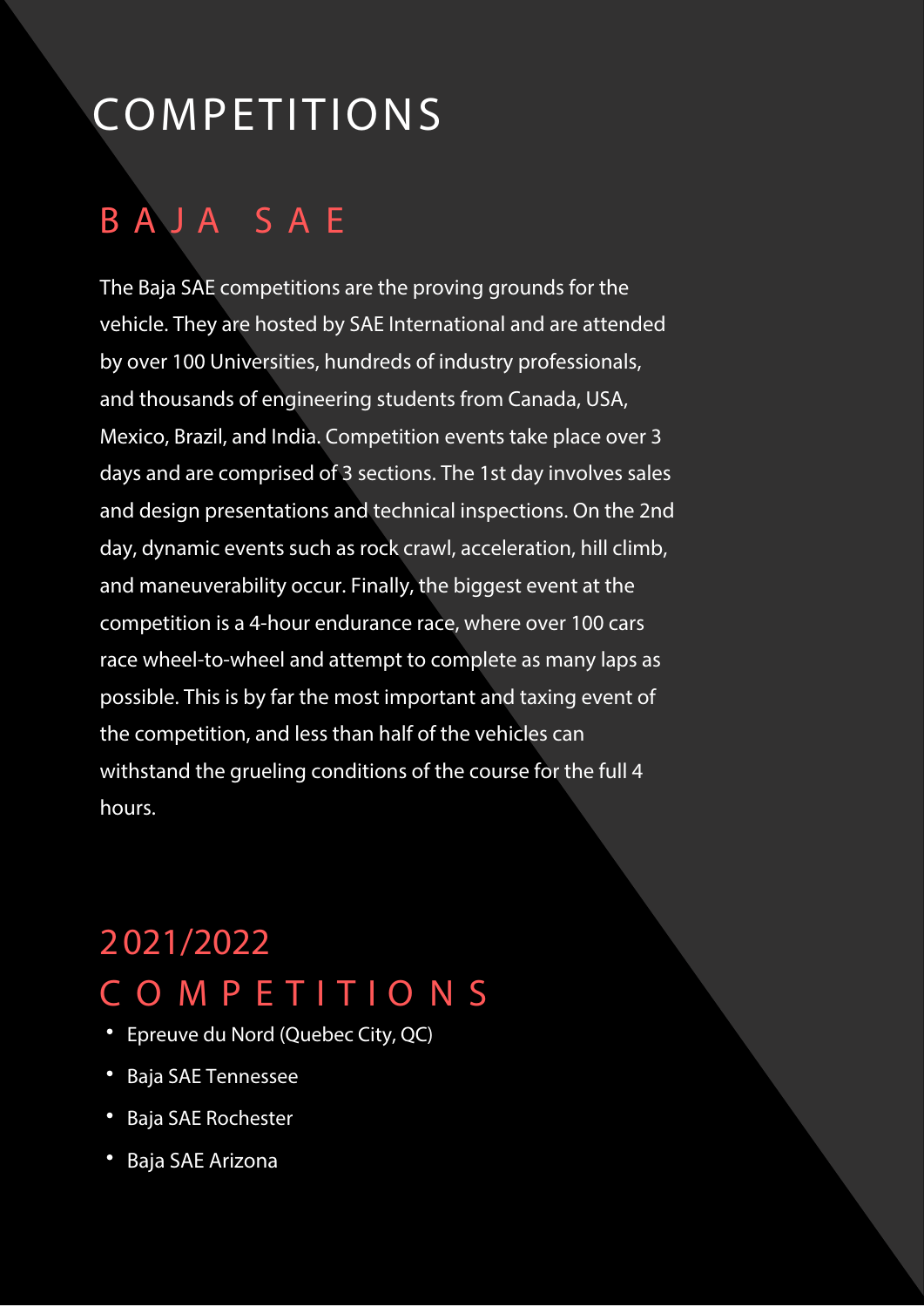## **COMPETITIONS**

## LATEST **C O M P E T I T I O N**

### **RESULT S**

**(Due to the** COVID-19 **Pandemic we were unable to complete the MB20/**MB21 **builds and all competitions were carried out in a virtual manner)** 



**4th place Overall Midnight Mayhem 2019** 

**22nd Place Overall -**

**Baja SAE Online Event 2020**



**29th Place Overall-9th Place in Design Baja SAE Online Event 2021**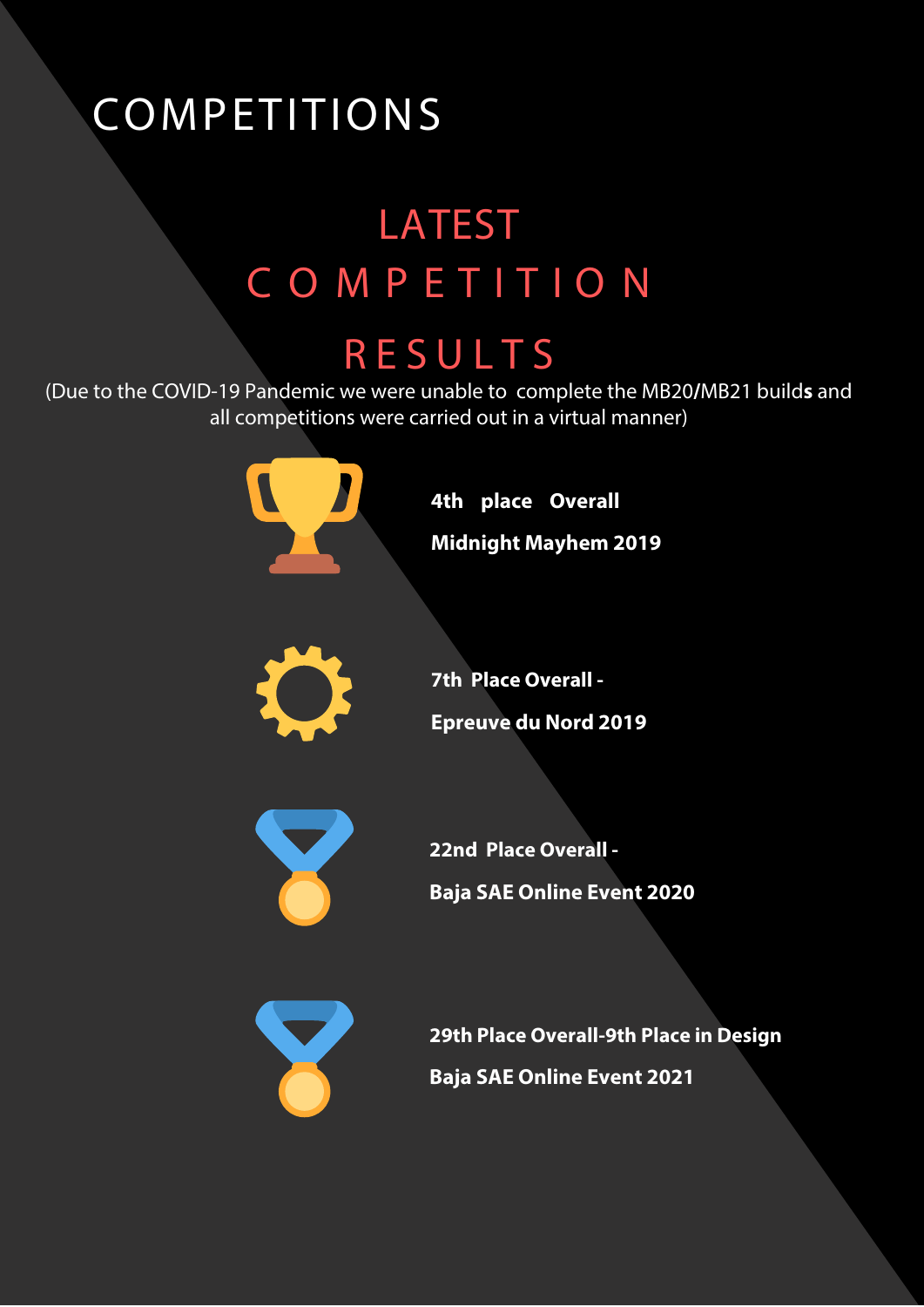## **WHY SPONSOR US?**

**McGill is home to over 30,000 students from across the globe, has a world-renowned undergraduate engineering program and a strong history of excellence in student design competitions. By sponsoring us, your company is associating itself with a tradition of success. With your help, we expect to** extend that success and finish in the Top 10 in every competition **we attend in the coming year.**

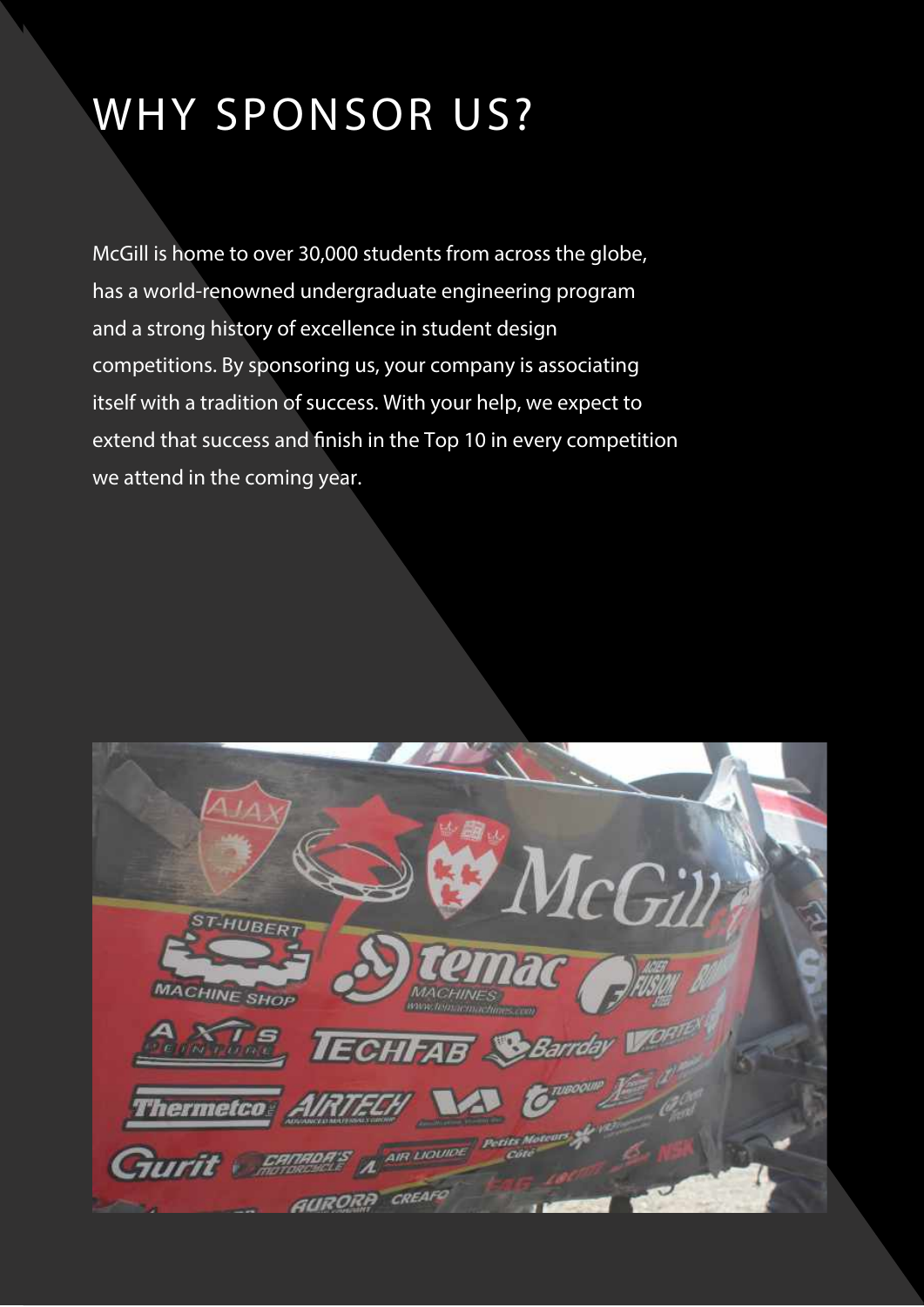## S P O N S O R S H I P B E N E F I T S

#### **C A R**

Each year, with every new car, we have a new set of body panel w raps that we use to show off our generous sponsors. This highly visible space is seen by all who interact with the vehicle at our competitions, events, and presentations at local and **in ter n a tio n a l v en ues.**

#### **A P P A R E L**

Like our wraps, each year our team sports a new set of shop shirts and polos. Our sponsor titles and logos are proudly displayed across the back, with the size proportional to the a mount sponsored. Like the car, these shirts are highly visible at **a ll th e ev en ts w e a tten d .**

#### **W E B S I T E**

The McGill Baja Racing Team has a website that is frequently updated with the latest news from the team as well as infor mation about our sponsors. We also include the links to our **sp o n so r s' w eb sites.**

#### **S O C I A L M E D I A**

Our team is also present on Facebook, Instagram, and Twitter. These pages are actively updated with our team's progress and posts become more frequent during the manufacturing phase of our season. Depending on the package chosen, sponsors can have posts advertising their businesses at periodic intervals.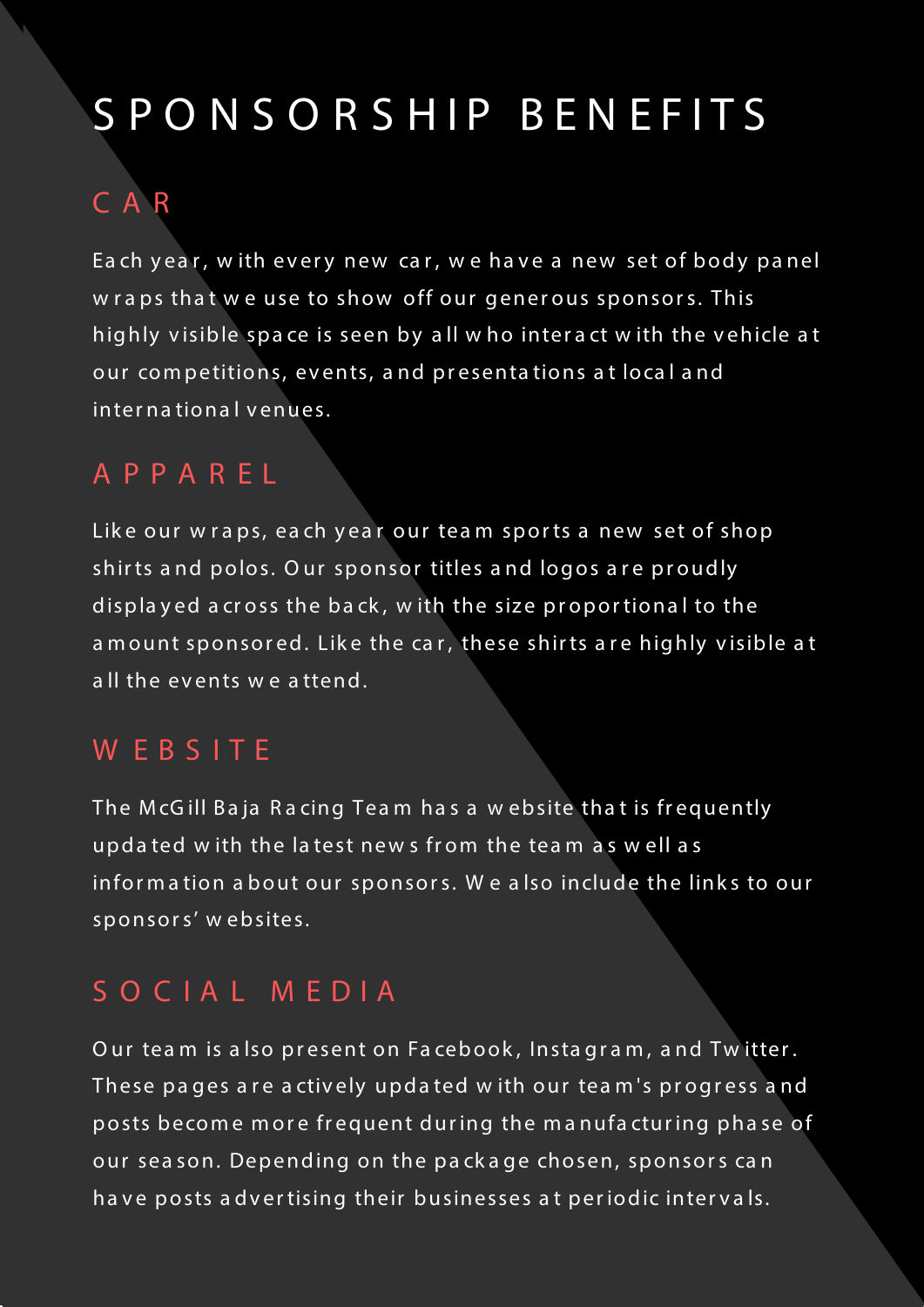## S P O N S O R S H I P P A C K A G E S

**\*P lea se n o te th a t a ll sp o n so r sh ip p a ck a g es ca n b e ta ilo r ed to y o ur a d v er tisin g n eed s**







### **B R O N Z E ( \$ 5 0 0 )**

- **Logo on website**
- **S** mall logo on one side of our car

#### **S I L V E R ( \$ 1 0 0 0 )**

- **Logo on website**
- **S** mall logo on both sides of our car
- **S m a ll lo g o o n a p p a r el**

### **G O L D ( \$ 3 5 0 0 )**

- **Logo on website**
- **Medium logo on car**
- **M ed ium lo g o o n a p p a r el**
- **Featured on social media**

### **P L A T I N U M ( \$ 5 0 0 0 )**

- **Logo on website**
- **Large logo on car**
- **Large logo on apparel**
- **Featured on social media**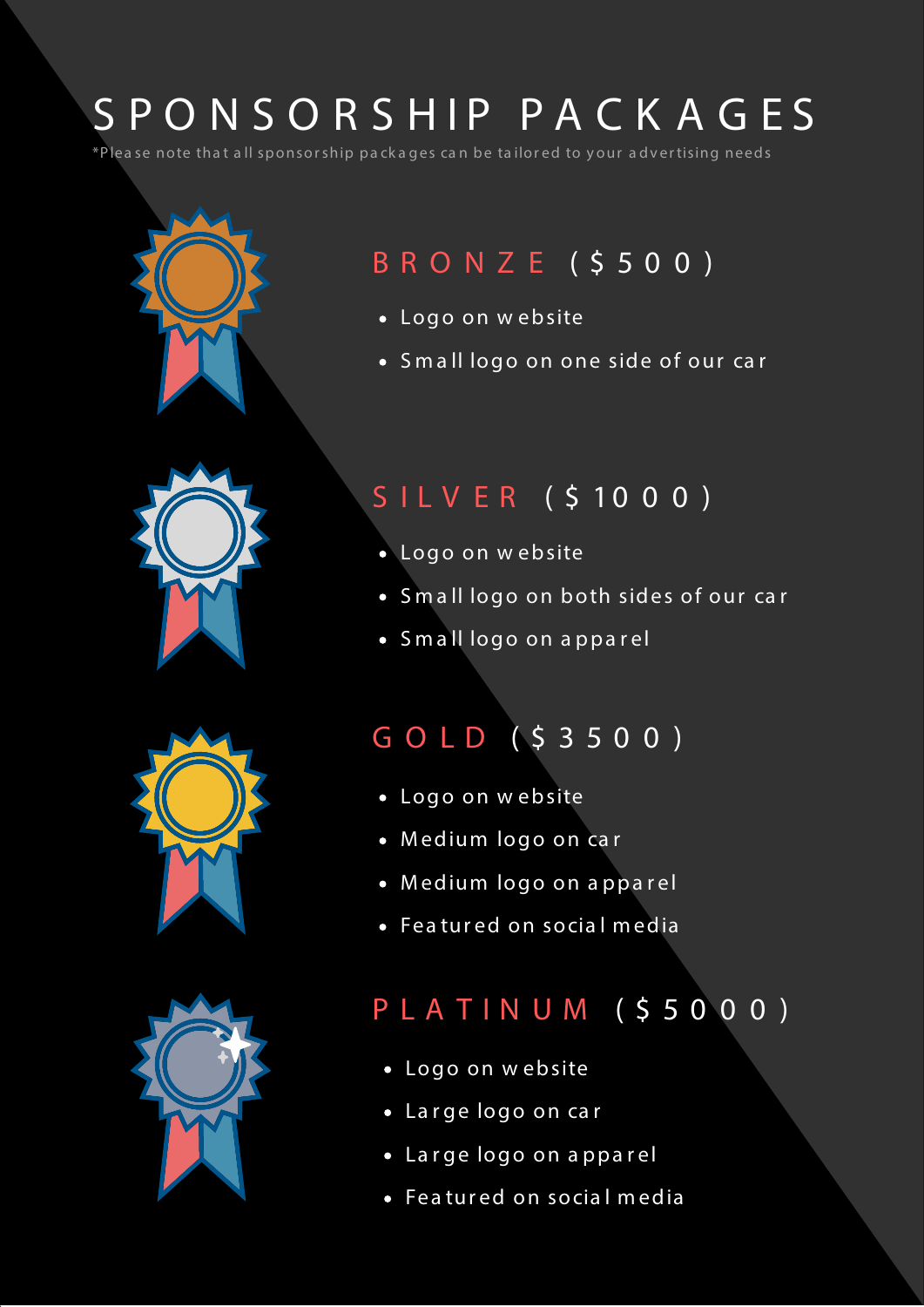## **SPONSORSHIP PACKAGES**

**\*Please note that all sponsorship packages can be tailored to your advertising needs**

### **T I TLE SPONSOR ( \$7500 )**



- **Logo on website**
- **Large logo on car**
- **Large logo on apparel**
- **Featured on social media**
- **Drive the Baja**
- **Choose team colours**

#### **SUMMAR Y**

|                                 | <b>Title</b><br>$$7500+$ | Platinum<br>$$5000+$ | Gold<br>$$3500+$ | <b>Silver</b><br>$$1000+$ | <b>Bronze</b><br>$$500+$ |
|---------------------------------|--------------------------|----------------------|------------------|---------------------------|--------------------------|
| Logo on Website                 | Yes                      | Yes                  | Yes              | Yes                       | Yes                      |
| Logo on Car                     | Large                    | Large                | Medium           | <b>Small</b>              | <b>Small</b>             |
| Logo on Apparel                 | Large                    | Large                | Medium           | Small                     | <b>Small</b>             |
| <b>Featured on Social Media</b> | <b>Yes</b>               | Yes                  | Yes              |                           |                          |
| Drive the Baja                  | Yes                      |                      |                  |                           |                          |
| <b>Choose Team Colours</b>      | <b>Yes</b>               |                      |                  |                           |                          |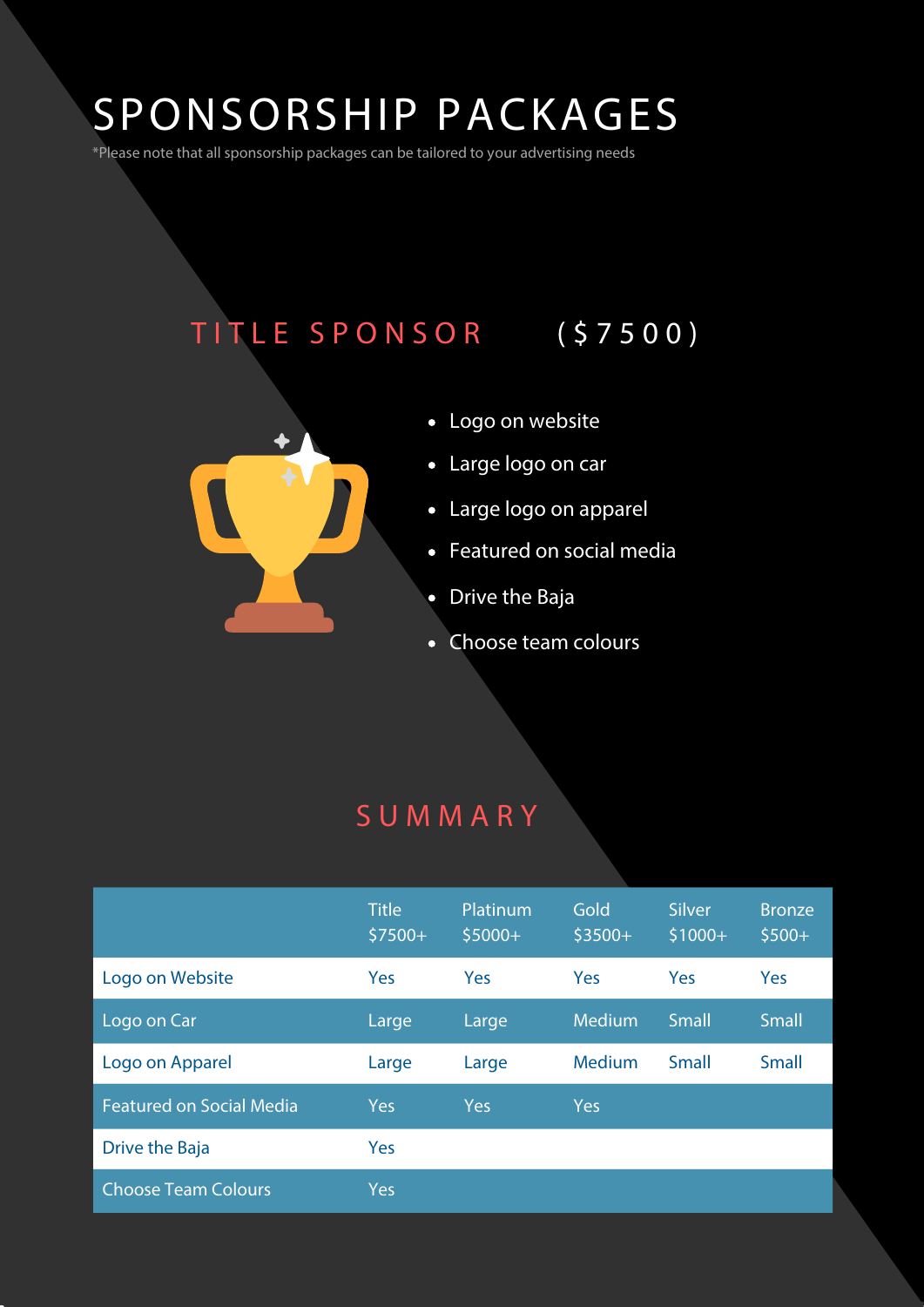### **CLOSING REMARKS**

**This year, we** will be **attend**ing **two** official **SAE competitions, in**  Tennessee **and** Rochester**. Given the scale of this project, it requires a lot of funding for our team to be successful. Travel expenses can cost the team over \$15,000 each year, and all the manufacturing processes cost much more. Even with the support of our school, it would not be possible to build a car and travel to competitions without the support of our generous sponsors. As a sponsor, you will receive benefits equivalent to the amount donated. By helping our team attend these competitions, you make the long years of effort in school worthwhile for this vibrant group of students, as attending these competitions is truly the most enriching experience that an engineering**  curriculum can provide.

**T H A N K Y O U F O R Y O U R S U P P O R T !**